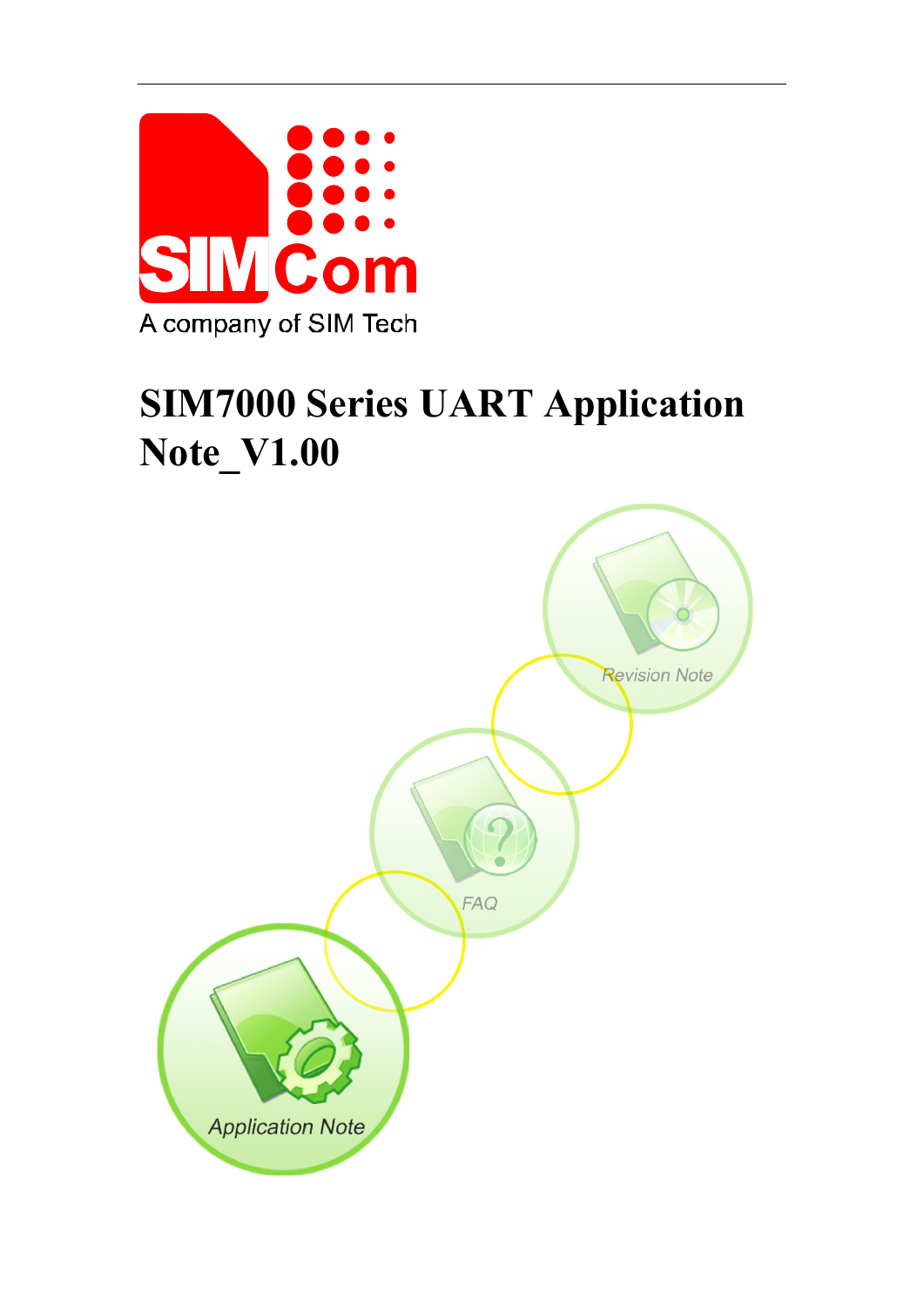

| <b>Document Title:</b>      | <b>SIM7000 Series UART Application Note</b> |
|-----------------------------|---------------------------------------------|
| <b>Version:</b>             | 1.00                                        |
| Date:                       | 2017-12-5                                   |
| <b>Status:</b>              | Release                                     |
| <b>Document Control ID:</b> | SIM7000 Series UART Application Note V1.00  |

#### **General Notes**

SIMCom offers this information as a service to its customers, to support application and engineering efforts that use the products designed by SIMCom. The information provided is based upon requirements specifically provided to SIMCom by the customers. SIMCom has not undertaken any independent search for additional relevant information, including any information that may be in the customer's possession. Furthermore, system validation of this product designed by SIMCom within a larger electronic system remains the responsibility of the customer or the customer's system integrator. All specifications supplied herein are subject to change.

#### **Copyright**

This document contains proprietary technical information which is the property of SIMCom Limited., copying of this document and giving it to others and the using or communication of the contents thereof, are forbidden without express authority. Offenders are liable to the payment of damages. All rights reserved in the event of grant of a patent or the registration of a utility model or design. All specification supplied herein are subject to change without notice at any time.

## *Copyright © Shanghai SIMCom Wireless Solutions Ltd. 2017*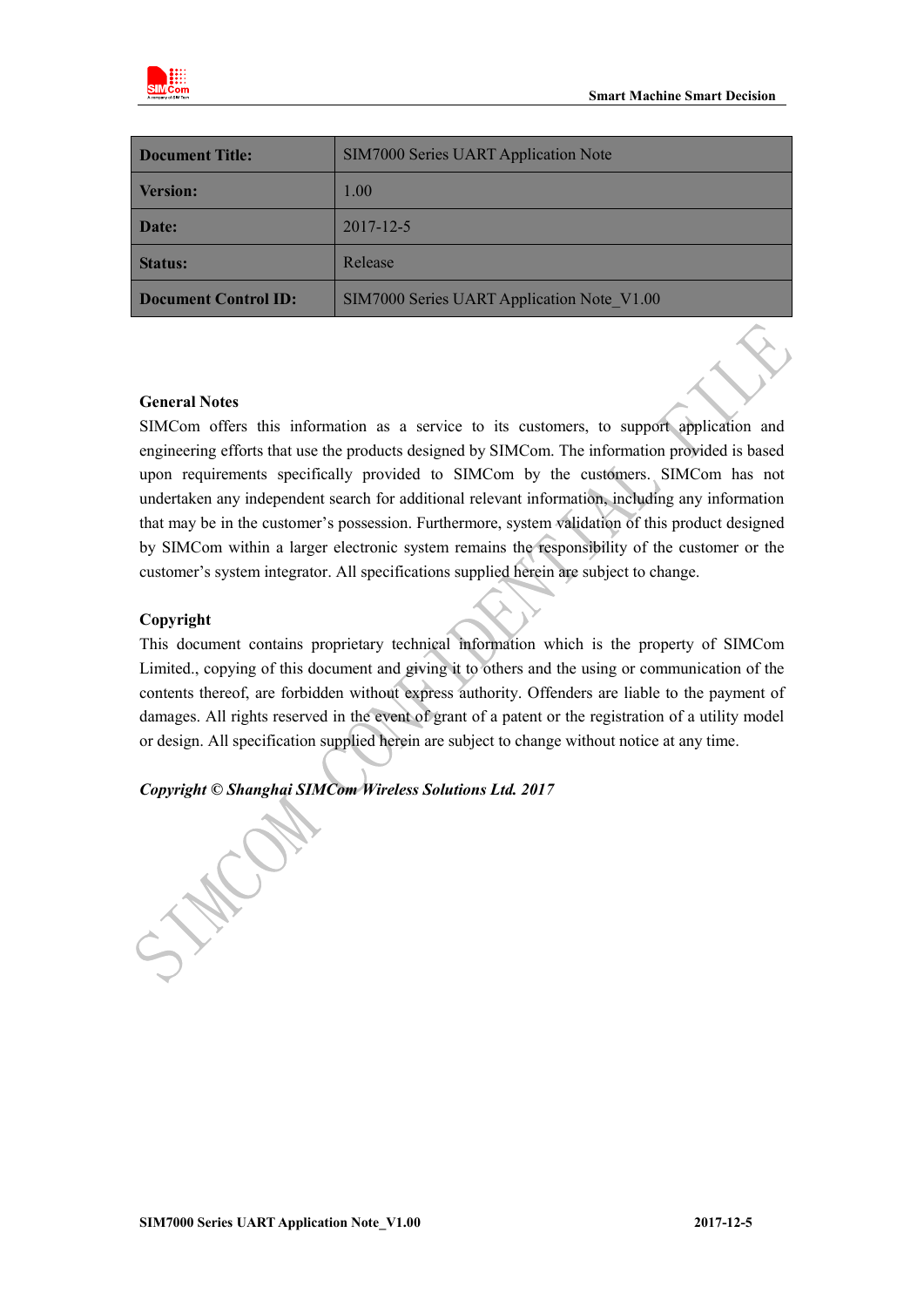

# <span id="page-2-0"></span>**Version History**

| <b>Date</b> | <b>Version</b> | What is new | Author     |
|-------------|----------------|-------------|------------|
| 2017-12-5   | $1.00\,$       | New version | Hongjun Tu |
|             |                |             |            |
|             |                |             |            |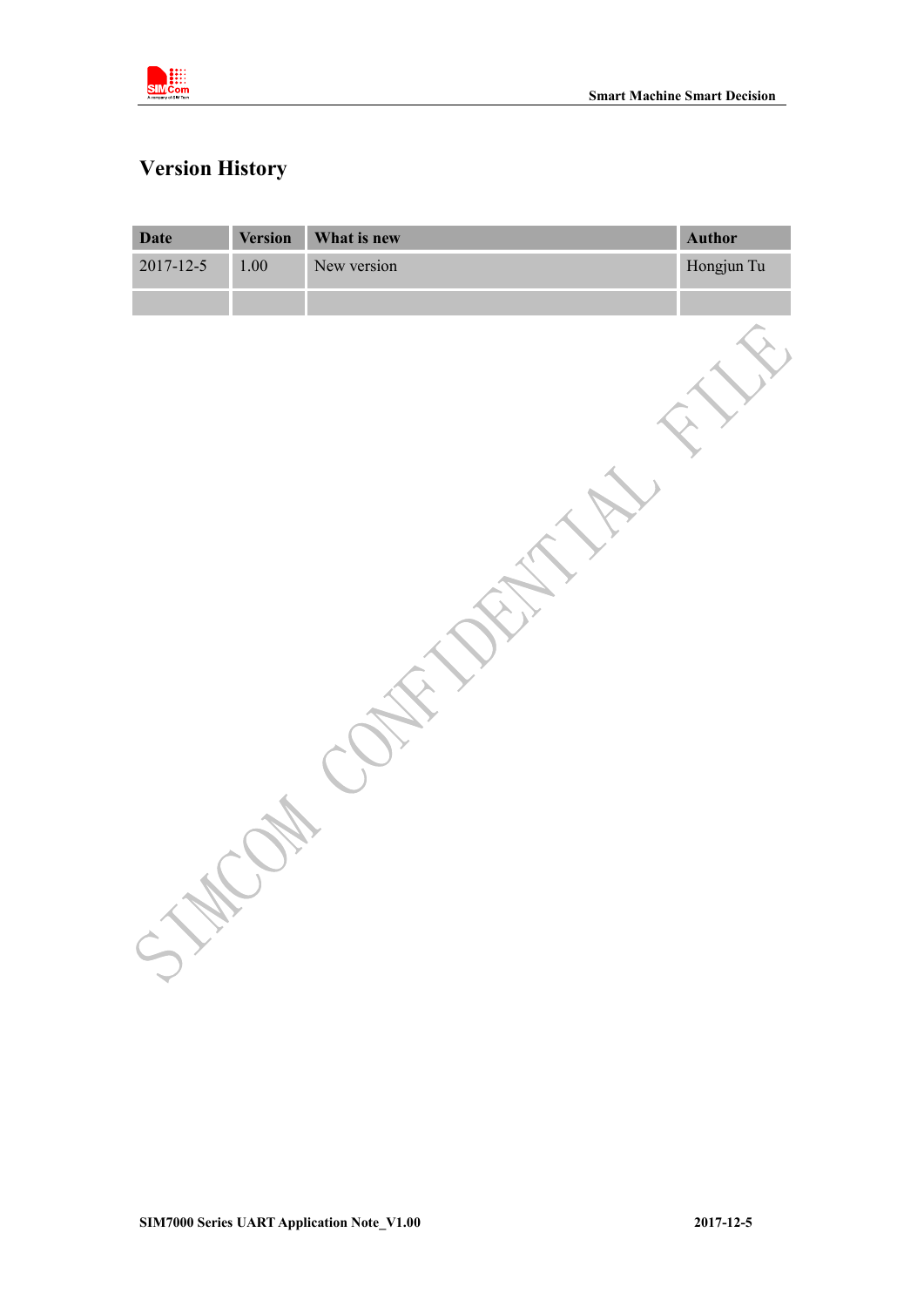

## **Scope**

<span id="page-3-0"></span>This document presents the AT command of UART operation and application examples. This document can apply to SIM7000 series modules.

**PRIT** OH COH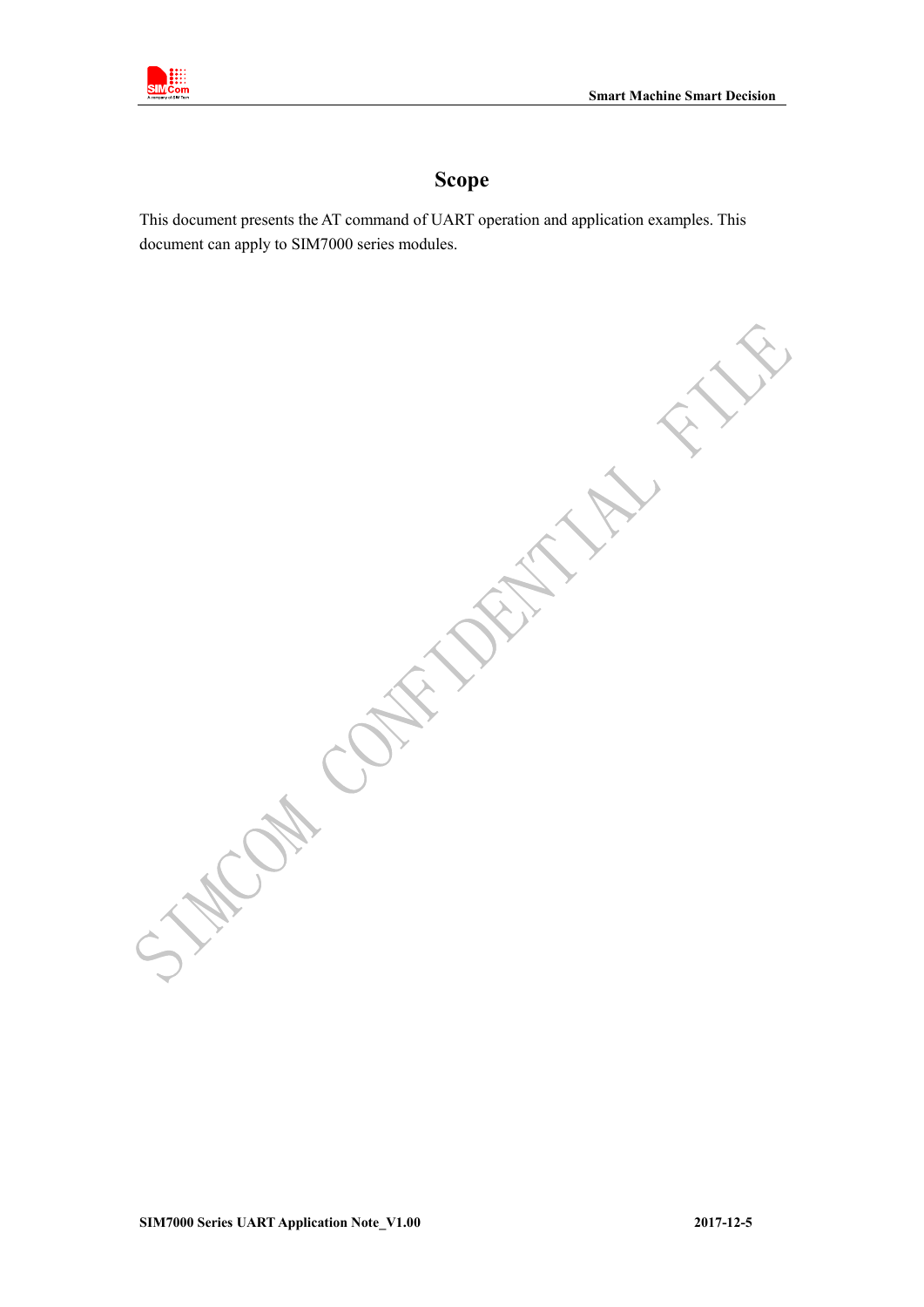<span id="page-4-0"></span>

## **Contents**

| $\mathbf{2}$ |     |  |
|--------------|-----|--|
|              | 2.1 |  |
|              | 2.2 |  |
| 3            |     |  |
| 4            |     |  |
|              | 4.1 |  |
| 5            |     |  |
|              | 5.1 |  |
|              | 5.2 |  |
|              | 5.3 |  |
|              | 5.4 |  |
|              | 5.5 |  |
|              |     |  |
|              | A   |  |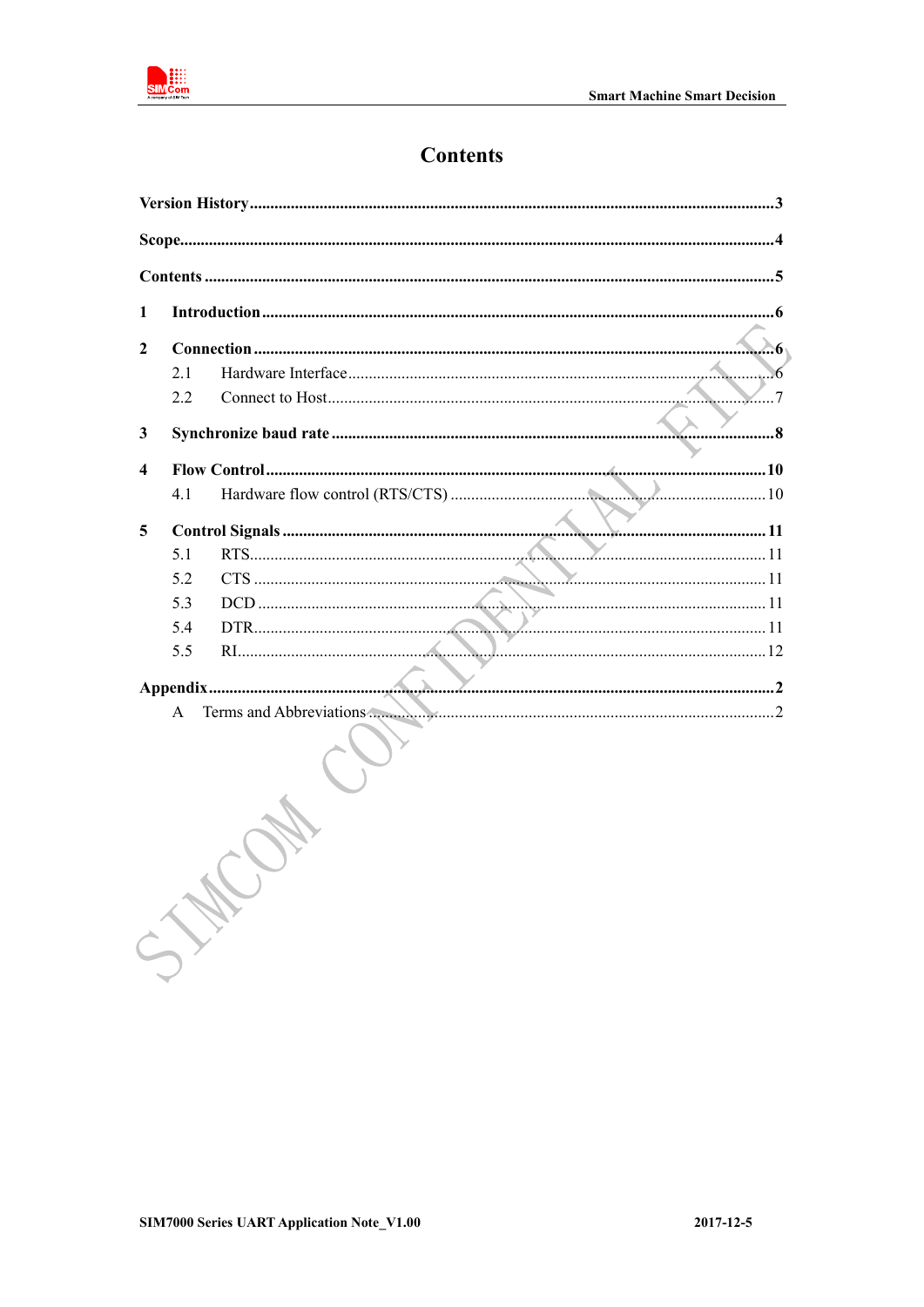

## <span id="page-5-0"></span>**1 Introduction**

This document describes the UART interface of SIMCom SIM7000 module. The UART port has several features:

- Support High-speed UART, the baud rate is up to 4Mbps, the communication baud rates include:0,300,600,1200,2400,4800,9600,19200,38400,57600,115200,230400,921600,200 0000,2900000,3000000,3200000,3686400,4000000 bps. The rate 0bps mark auto baud rate.
- Support Hardware flow control.
- Support auto baud rate, but auto baud rate only supported 9600bps, 19200bps, 38400bps, 57600bps and 115200bps.

## <span id="page-5-1"></span>**2 Connection**

SIM7000 module is designed as a DCE (Data Communication Equipment). It provides a UART interface which is used for data transmission and sending AT commands.

The default baud rate is auto baud rate, data size is 8 bits, stop bits is 1 bit, and parity is none.

## <span id="page-5-2"></span>**2.1 Hardware Interface**

| Pin type    | Pin name        | <b>Pin Number</b> | I/O            | <b>Active voltage</b> | <b>Default Status</b> |
|-------------|-----------------|-------------------|----------------|-----------------------|-----------------------|
| <b>UART</b> | <b>UART RXD</b> | 10                | I              | Low                   | Pull-Down             |
|             | <b>UART TXD</b> | 9                 | $\overline{O}$ | Low                   | Pull-Up               |
|             | <b>UART RTS</b> | 8                 | $\mathbf I$    | Low                   | Pull-Down             |
|             | <b>UART CTS</b> | 7                 | $\Omega$       | Low                   | Pull-Down             |
|             | <b>UART DTR</b> | $\overline{3}$    | $\mathbf I$    | Low                   | Pull-Up               |
|             | <b>UART DCD</b> | 5                 | $\overline{O}$ | Low                   | Pull-Up               |
|             | <b>UART RI</b>  | $\overline{4}$    | $\Omega$       | Low                   | Pull-Up               |

Table 1: Pin description

*Note: For different devices, the name of RTS PIN may be confused as CTS PIN, and the name of CTS PIN may be confused as RTS PIN, the I/O direction of SIM7000 module's CTS PIN is OUT, and RTS PIN is IN, users can clear this confusion by the I/O direction.*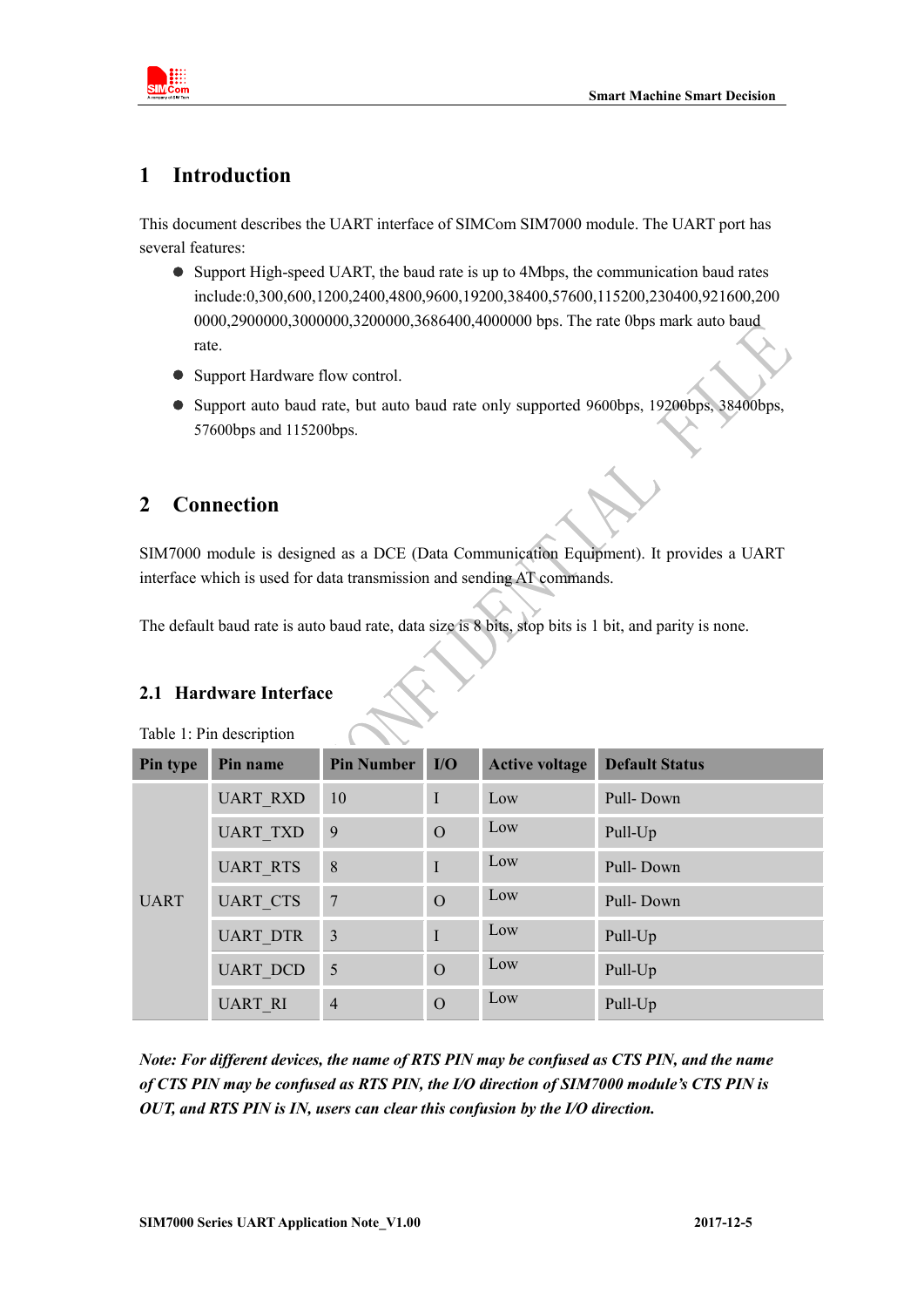

| <b>Parameter</b>  | Min    | <b>Max</b> | Unit |
|-------------------|--------|------------|------|
| Logic low input   | $-0.3$ | 0.65       | V    |
| Logic high input  | 1.17   | 1.8        |      |
| Logic low output  | $-0.3$ | 0.45       | V    |
| Logic high output | 1.35   | 1.8        |      |

Table 2: Logic level

### <span id="page-6-0"></span>**2.2 Connect to Host**

When the module is used as 2-line UART for data transmission, only RXD and TXD signal PINs are used, the following figure shows the connection between SIM7000 module and DTE (customer's CPU).



When module is used as 7-line UART for data transmission, all the signal PINs should be connected, including TXD, RXD, RTS, CTS, DTR, DCD and RI, and the corresponding PINs should be configured as UART function. The following figure shows the connection between SIM7000 module and DTE (customer's CPU).



Figure 2: UART full modem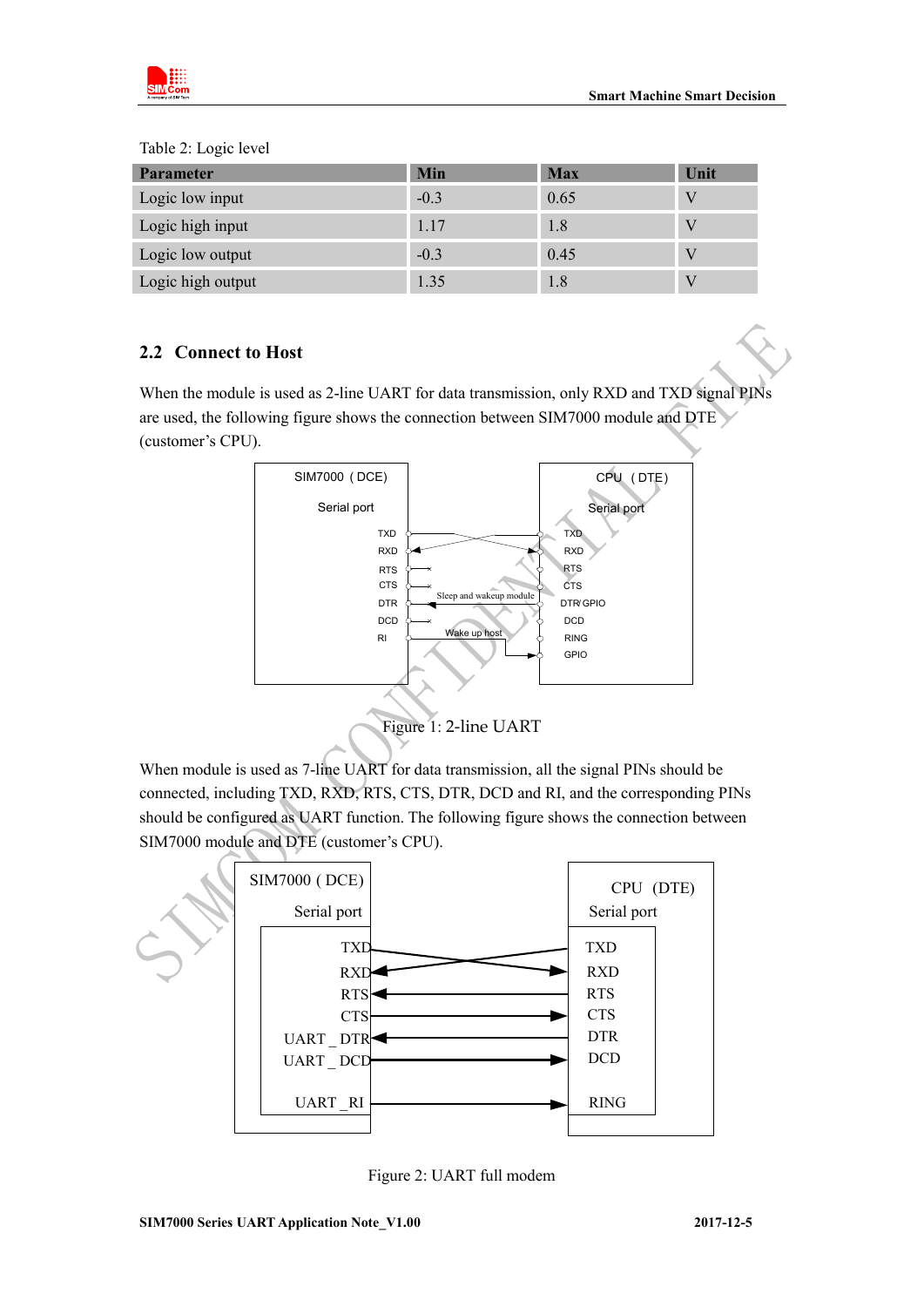

The SIM7000 UART is 1.8V voltage interface. If user's UART application circuit is 3.3V voltage interface, the level shifter circuits should be used for voltage matching. The TXB0108RGYR provided by Texas Instruments is recommended. The following figure shows the voltage matching reference design.





## <span id="page-7-0"></span>**3 Synchronize baud rate**

SIM7000 supports auto baud rate, but the rate only supported on 9600, 19200, 38400, 57600, 115200. If users need to change to other baud rate, it needs to switch as AT command AT+IPR.

Auto baud rating allows SIM7000 module to automatically detect the baud rate based on the host device. Host device must synchronize the baud rate with SIM7000 module first before communication.

Host must send "AT" string to synchronize the module, if module matches the baud rate it will respond with response: "OK", if no response is reported, host must send the synchronize string again until the response is received.

The function is supported in "AT+IPR". When "AT+IPR" is set to  $0$ , auto baud is activated. If TA sends "AT+IPR=0" command to the modem, then module will be saved as auto baud mode.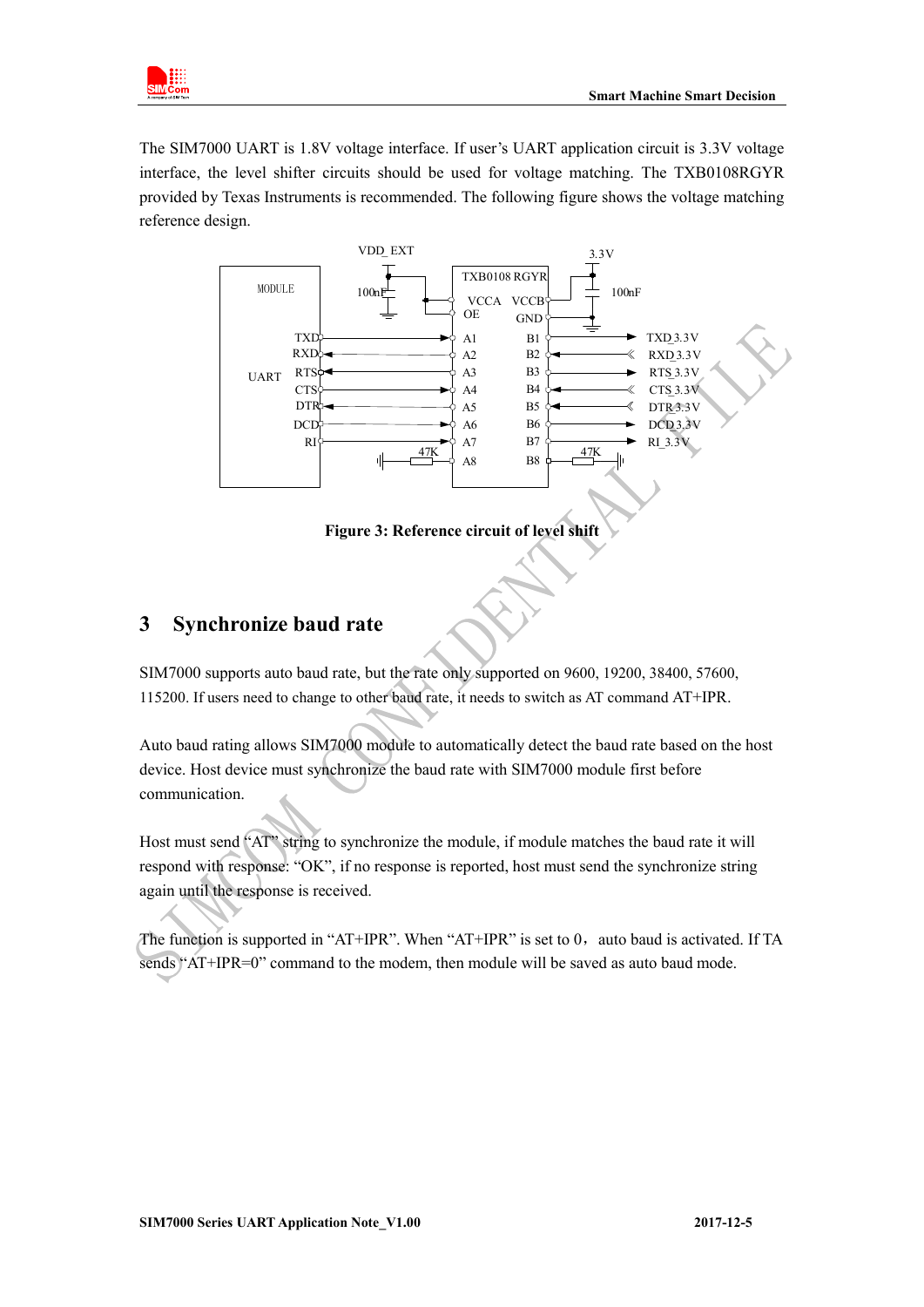

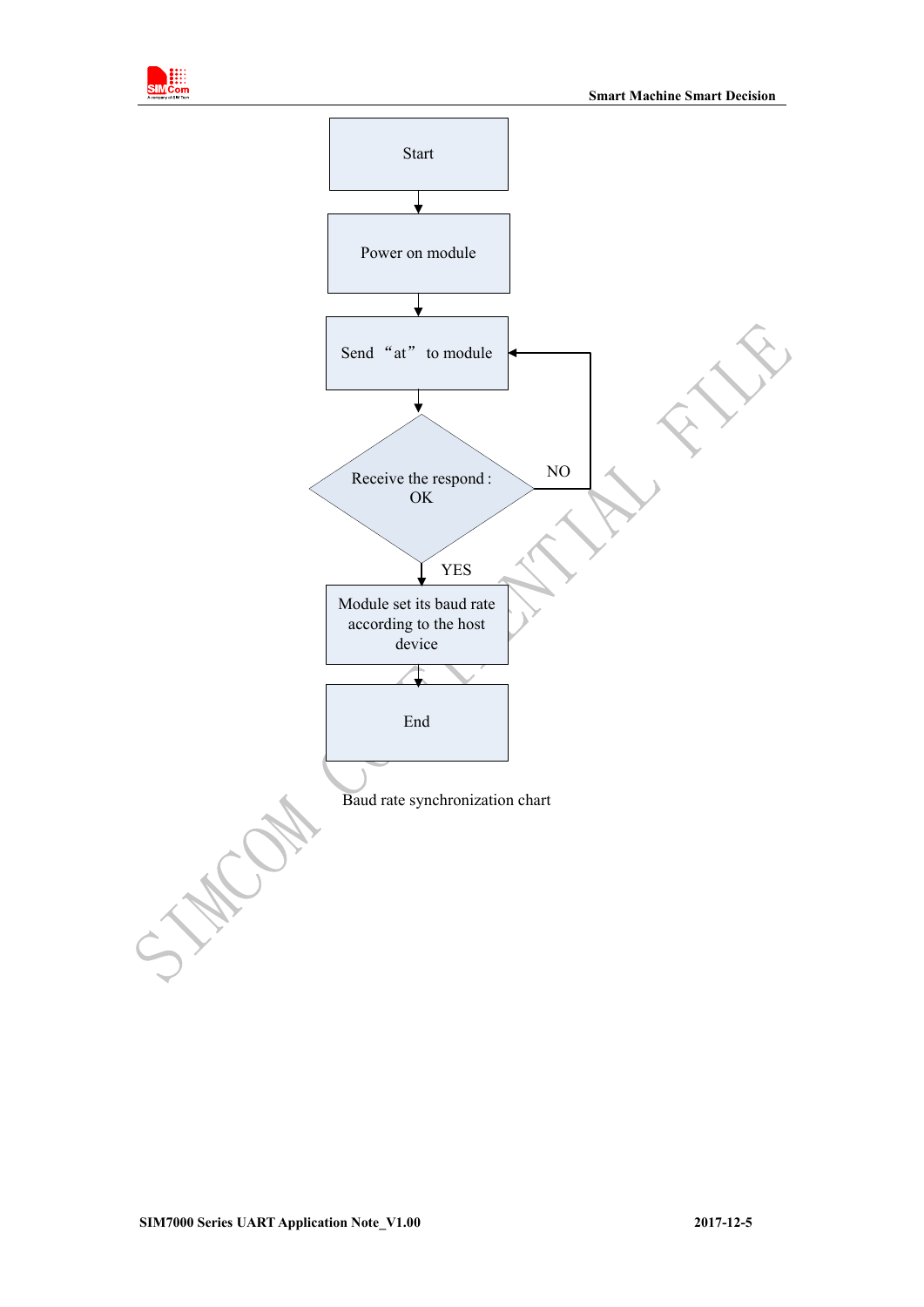

## <span id="page-9-0"></span>**4 Flow Control**

Flow control is very important during the transmission (large data) between the module (DCE) and the terminal device (DTE). When receiving buffer reaches its capacity, the receiving device should be capable of pause the sending device until it overflows. SIM7000 module is designed as no flow control by default, but users can enable this function by AT command.

#### <span id="page-9-1"></span>**4.1 Hardware flow control (RTS/CTS)**

Hardware flow control achieves the data flow control by controlling the RTS/CTS line which follows the RS232 standard. The command "AT+IFC=2,2" can be used to enable hardware flow control, these settings can't be stored automatically.

To enable hardware flow control, ensure that the RTS/CTS lines are present on user's application platform.

**CONTROL**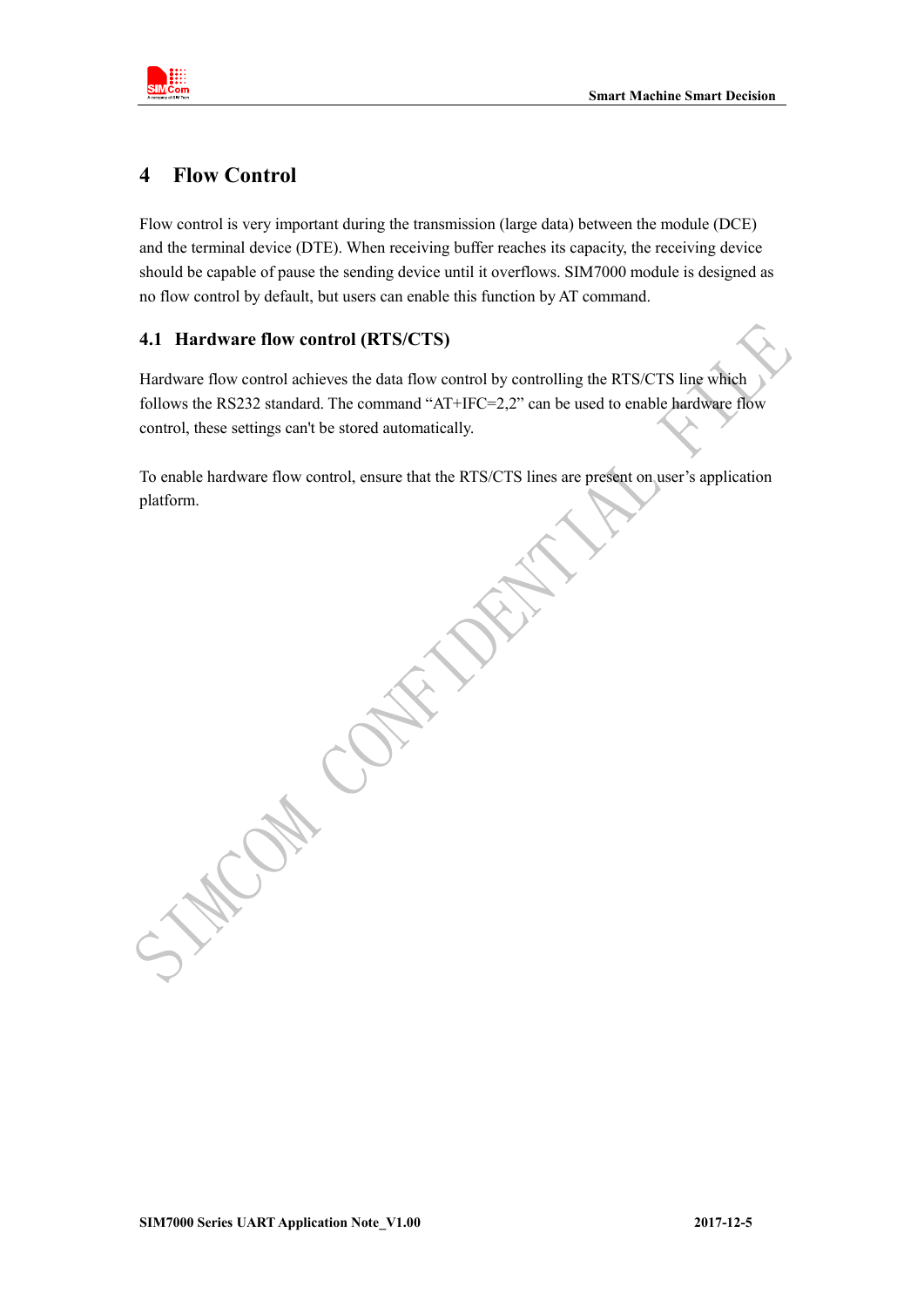

## <span id="page-10-0"></span>**5 Control Signals**

## <span id="page-10-1"></span>**5.1 RTS**

When RTS pin is in hardware flow control mode, this signal is asserted (low level) to prepare the module (DCE) for accepting transmitted data from the DTE device.

DCE stop transmitting data if RTS pin is at high level, transmission begins or continues if RTS is at low level, if RTS goes high in the middle of transmission, the module (DCE) waits for a completed transmission before stop transmitting data.

This pin is in GPIO mode by default, user can switch it to flow control mode by "AT+IFC=2,2" command.

## <span id="page-10-2"></span>**5.2 CTS**

When this pin is in hardware flow control mode, the signal is asserted by the module (DCE) to inform the DTE device that transmission may begin.

The CTS pin outputs high level when the RX FIFO level of the module (DCE) is up to the threshold, when the RX FIFO level falls below the threshold, the CTS pin outputs low level.

This pin is in GPIO mode by default, user can switch to flow control mode by "AT+IFC=2,2" command.

## <span id="page-10-3"></span>**5.3 DCD**

AT command AT&C can be used to set DCD function mode. When set "AT&C0", DCD line is always ON (low). When set "AT&C1", DCD line is ON (low) only in the presence of data carrier.

## <span id="page-10-4"></span>**5.4 DTR**

The pin is used to control module into sleep mode or wakeup module. When users had set AT command "AT+CSCLK=1", then pulling up the pin DTR by host, Module will be into sleep mode. In sleep mode, module will never respond AT request.

If DTR pin was pulled down by host, module will be wake up.

If setting AT command "AT+CSCLK=0", Module will be never into sleep mode. And it will do nothing when the DTR pin is pulling up.

*Note: If there has SMS during module sleep mode, there will be URC reported to host, and module will be waken up by this SMS. Once DTR is at high level, and there has no air data or UART communication, module will go back to sleep mode again.*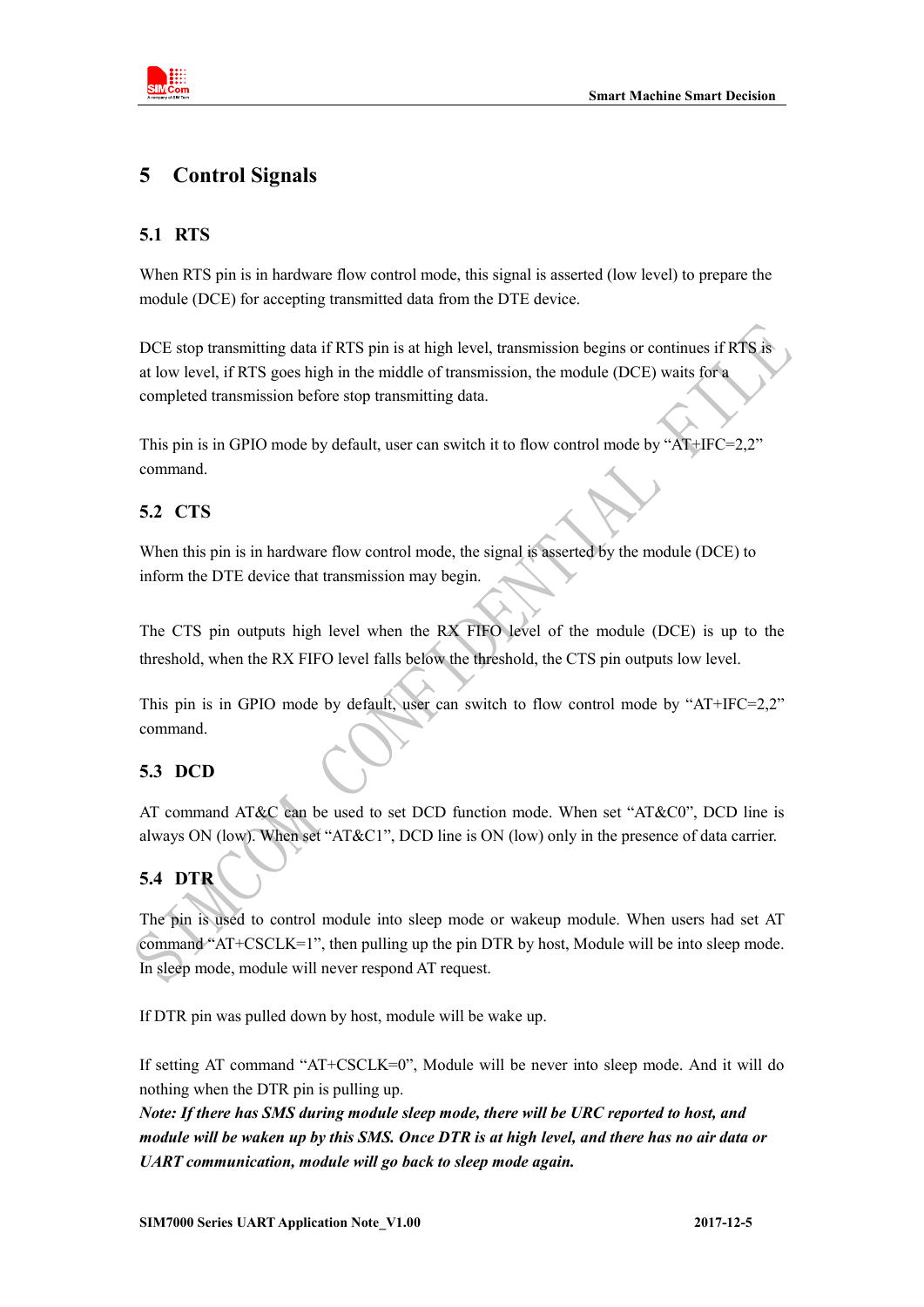

#### <span id="page-11-0"></span>**5.5 RI**

This pin is used to wakeup host when module has message to output, message could be SMS or DATA URC.

Table 3: RI Respond

| <b>State</b> | <b>RI</b> respond                                                                                                                                                                        |
|--------------|------------------------------------------------------------------------------------------------------------------------------------------------------------------------------------------|
| Standby      | <b>HIGH</b> level                                                                                                                                                                        |
| <b>SMS</b>   | When receiving SMS, the RI PIN will be changed to LOW level for<br>about 120ms, and then it is changed to HIGH level.                                                                    |
| DATA URC     | When receiving DATA URC, the RI PIN will be changed to LOW<br>level for about 120ms, and then it is changed to HIGH level. This<br>function can be enable/disable by "AT+CFGRI" command. |

The RI pin can be used to interrupt output signal to inform the host controller such as application CPU. Before that, users must use AT command "AT+CFGRI=1" to enable this function.

Normally RI will keep high level until certain conditions such as receiving SMS, or a DATA URC report coming. Then it will output a low level pulse 120ms, in the end, it will become high level.



Figure 4: RI behaviour (SMS and DATA URC report

HER.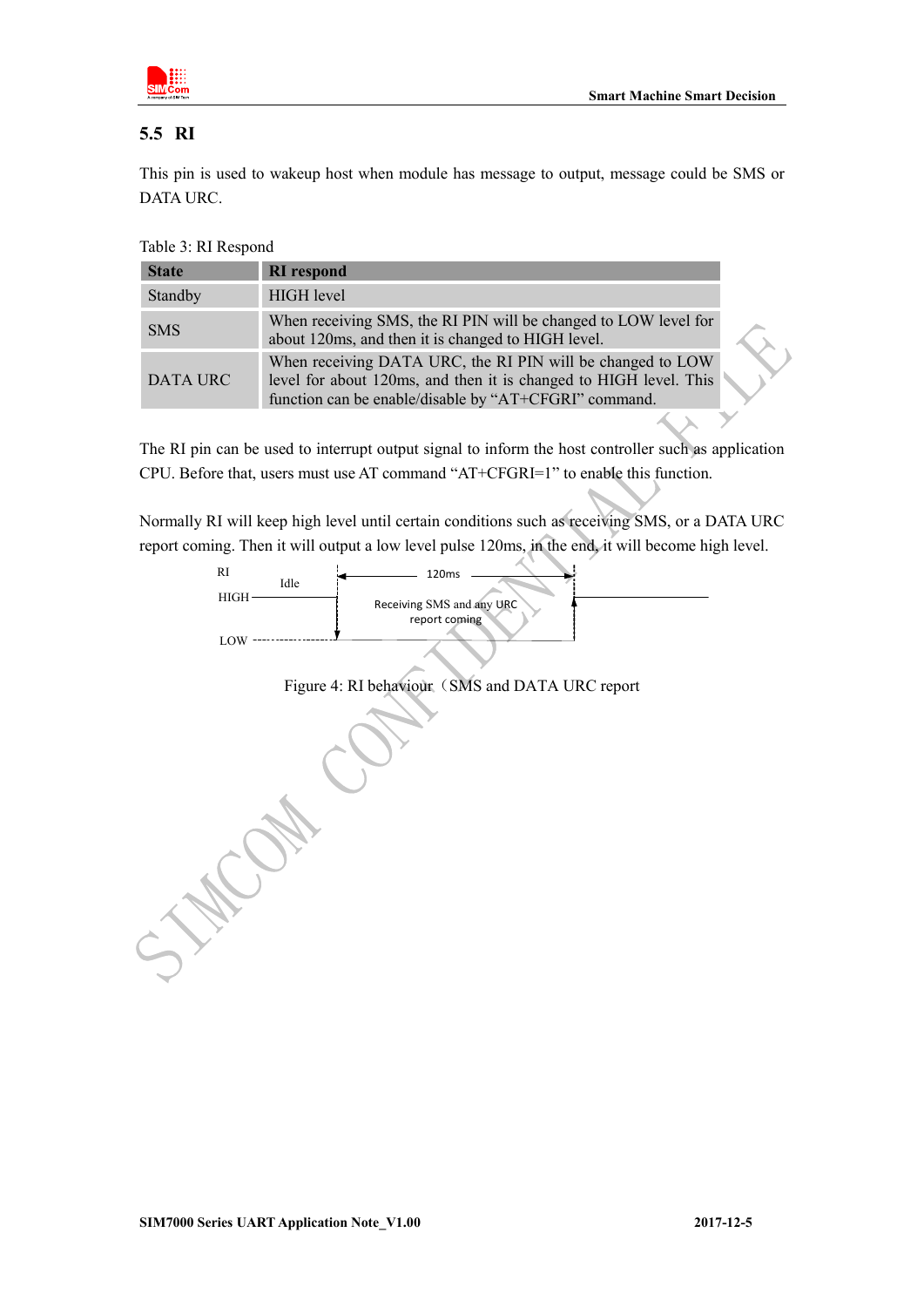

## <span id="page-12-0"></span>**Appendix**

#### <span id="page-12-1"></span>**A Terms and Abbreviations**

| Abbreviation | Description                                       |
|--------------|---------------------------------------------------|
| <b>UART</b>  | Universal Asynchronous Receiver/Transmitter       |
| <b>URC</b>   | <b>Unsolicited Result Code</b>                    |
| $DTE$        | Data Terminal Equipment                           |
| $\rm DCE$    | Data Communication Equipment                      |
| SMS          | Short Message Service<br>$\overline{\phantom{a}}$ |
|              |                                                   |